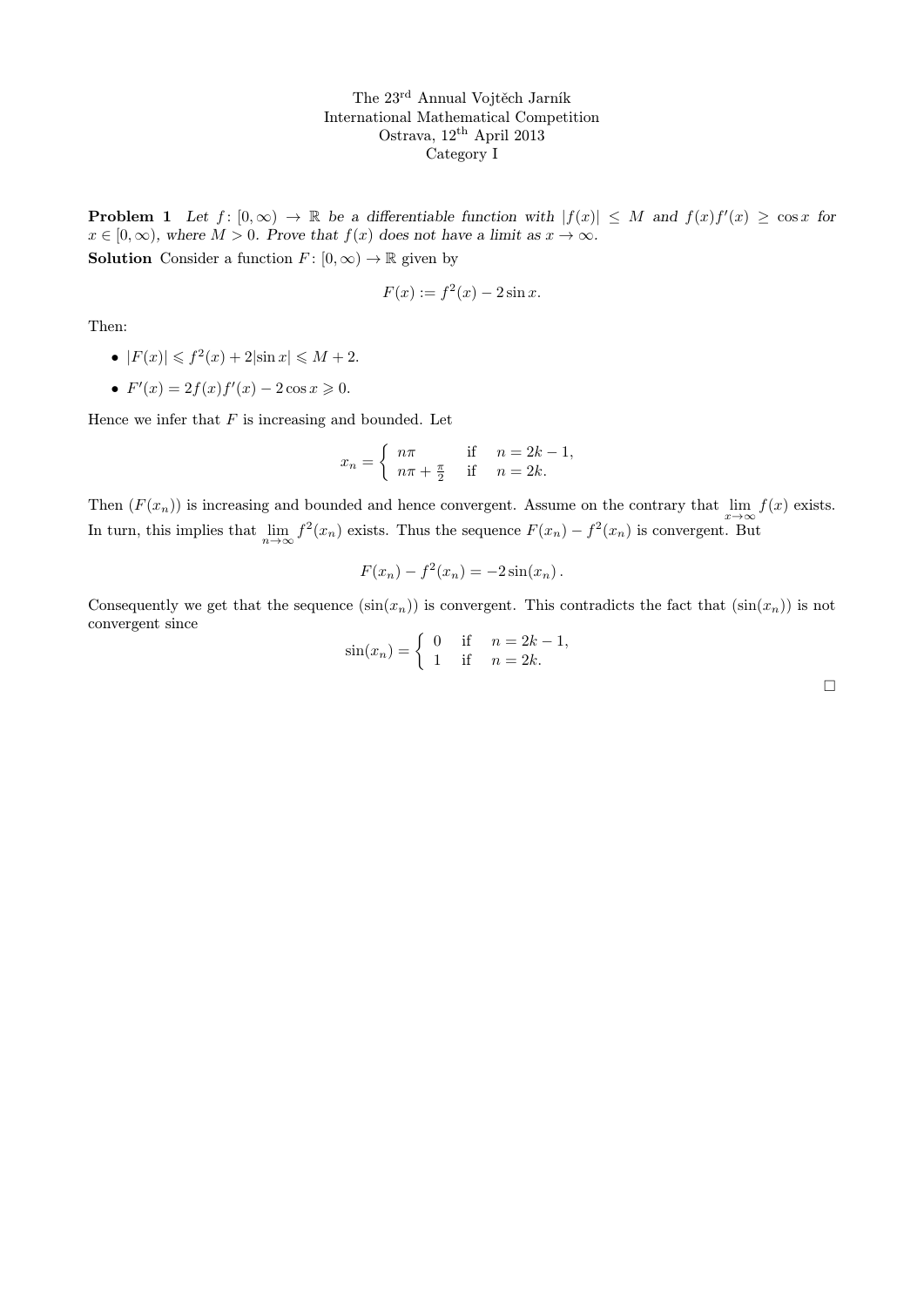**Problem 2** Let  $A = (a_{ij})$  and  $B = (b_{ij})$  be two real  $10 \times 10$  matrices such that  $a_{ij} = b_{ij} + 1$  for all i, j and  $A^3 = 0$ . Prove that  $\det B = 0$ .

**Solution** Let H be the matrix  $10 \times 10$  consisting of units. Then  $A = B + H$ . As  $A^3 = 0$  then

 $B<sup>3</sup> = (A - H)<sup>3</sup> = A<sup>3</sup> + a sum of 7 matrices of the rank  $\leq 1$ .$ 

Therefore rank  $B^3 \le 7$ . Since B is of size  $10 \times 10$ , B is degenerate.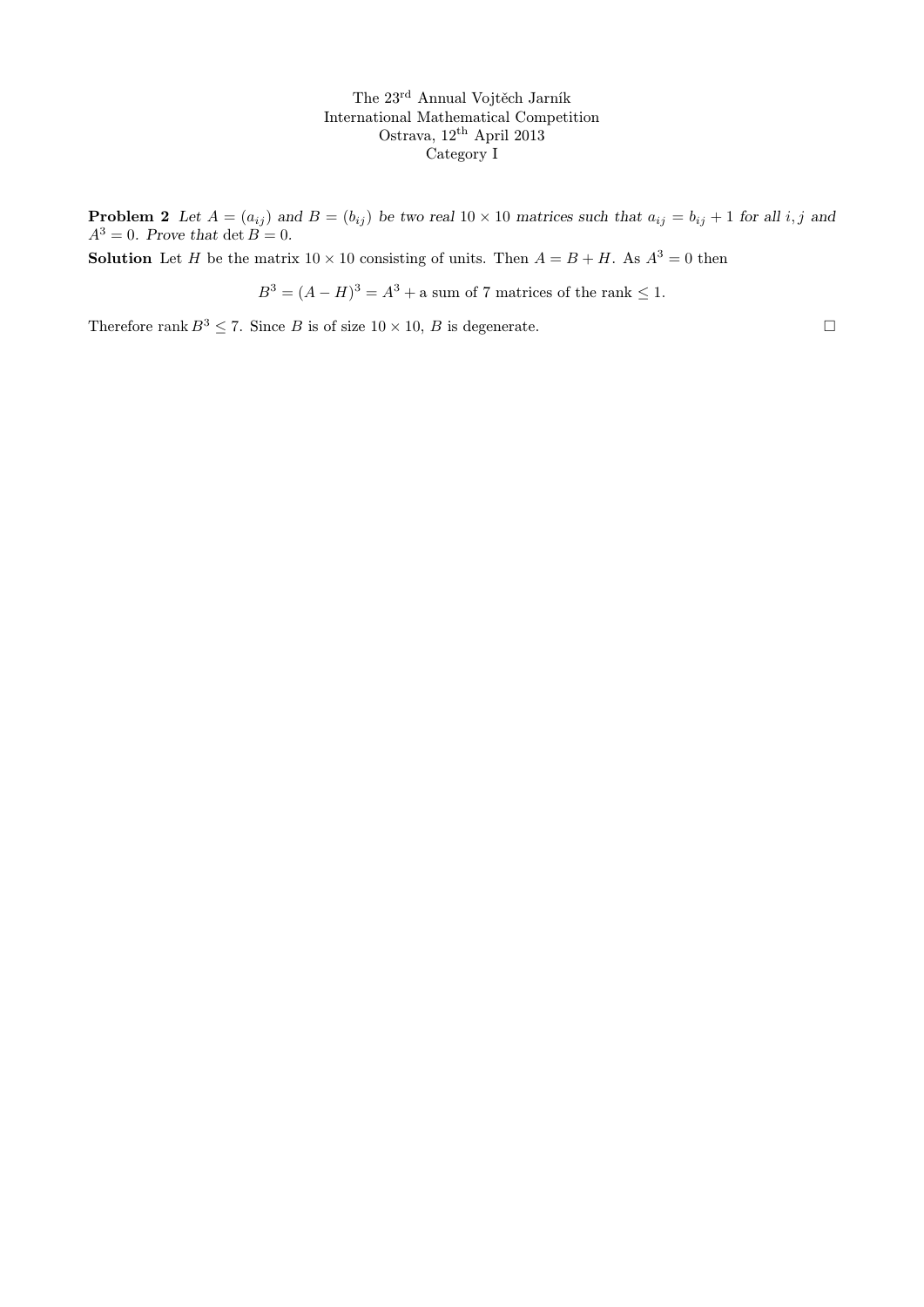Problem 3 Let S be a finite set of integers. Prove that there exists a number c depending on S such that for each non-constant polynomial f with integer coefficients the number of integers k satisfying  $f(k) \in S$  does not exceed max $(\deg f, c)$ .

**Solution** For each set  $T \subseteq \mathbb{Z}$  let  $N(f,T)$  denote the number of distinct integers k for which  $f(k) \in T$ . Suppose that the cardinality of S is at least 2 and suppose for some two elements  $s_1 \neq s_2$  of S the equations  $f(x) = s_1$ and  $f(x) = s_2$  both have integer solutions, say,  $x = k_1$  and  $x = k_2$ , respectively. (Otherwise, we immediately obtain  $N(f, S) \leq \deg f$ . Put  $d = d(S)$  for the difference between the largest and the smallest elements of S. We claim that then  $N(f, S) \leq 4d(S)$ .

Indeed, if for some  $k \in \mathbb{Z}$  we have  $f(k) = s \in S$ , where  $s \neq s_1$  (and so  $k \neq k_1$ ), then  $k - k_1$  divides the integer  $f(k) - f(k_1) = s - s_1$ . Thus  $|k - k_1| \leq |s - s_1| \leq d$ . Clearly, there are at most 2d of such integers k (since  $k \neq k_1$ ), so  $N(f, S \setminus \{s_1\}) \leq 2d$ . By the same argument, we must have  $N(f, S \setminus \{s_2\}) \leq 2d$ . Since S is contained in the union of the sets  $S \setminus \{s_1\}$  and  $S \setminus \{s_2\}$ , we deduce that

$$
N(f, S) \le N(f, S \setminus \{s_1\}) + N(f, S \setminus \{s_2\}) \le 2d + 2d = 4d.
$$

Therefore,  $N(f, S) \le \max(\deg f, 4d(S)).$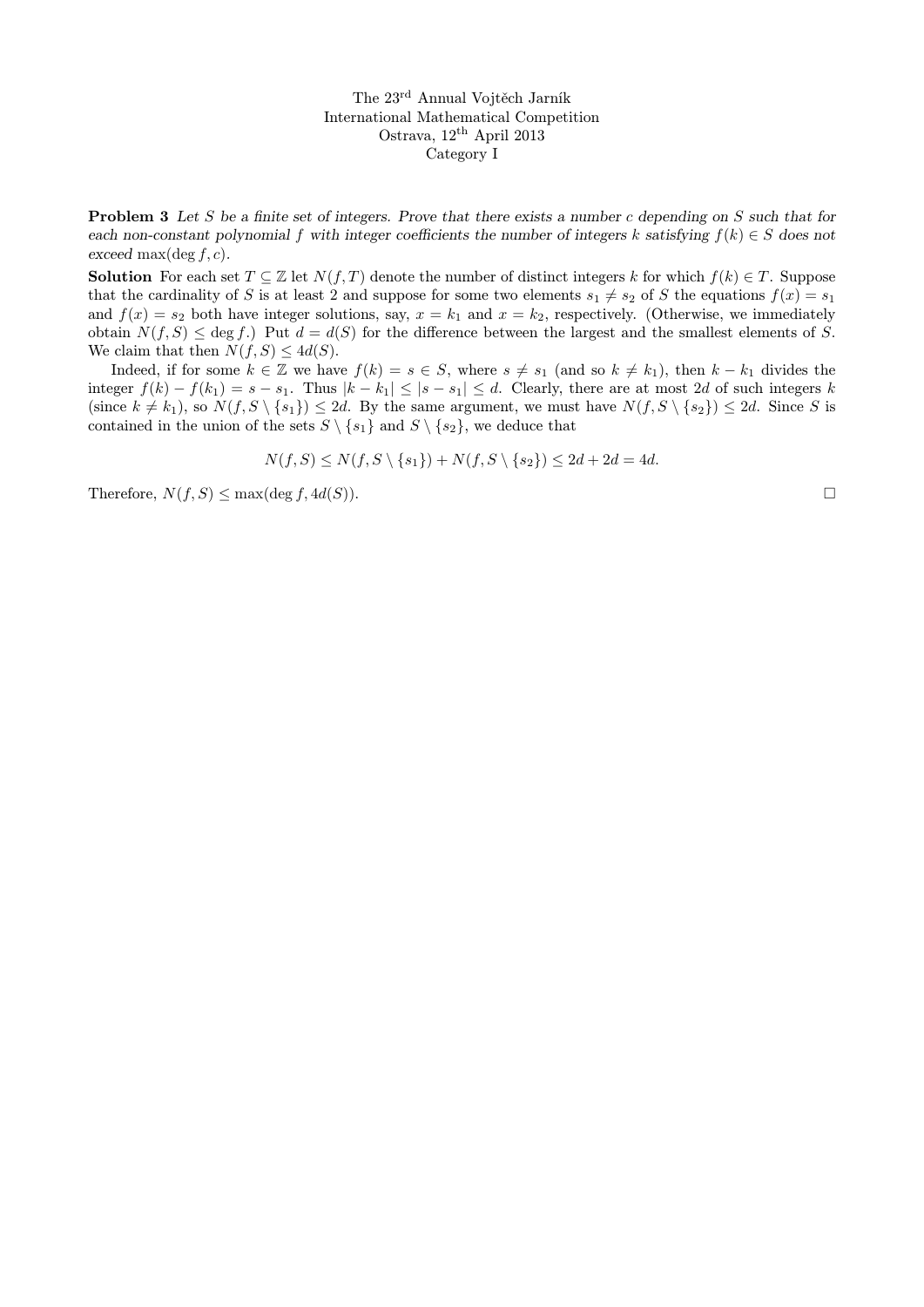**Problem 4** Let  $n$  and  $k$  be positive integers. Evaluate the following sum

$$
\sum_{j=0}^{k} \binom{k}{j}^2 \binom{n+2k-j}{2k}
$$

where  $\binom{n}{k} = \frac{n!}{k! (n-k)!}$ . Solution We show that

$$
\sum_{j=0}^{k} \binom{k}{j}^{2} \binom{n+2k-j}{2k} = \binom{n+k}{k}^{2}.
$$
\n(1)

Multiplying equation (1) by  $\frac{(2k)!n!}{(n+k)!k!}$  we get

$$
\sum_{j=0}^{k} {k \choose j} \frac{k!}{j!(k-j)!} \frac{(n+2k-j)!}{(2k)!(n-j)!} \frac{(2k)!n!}{(n+k)!k!} = \sum_{j=0}^{k} {k \choose j} \frac{n!}{j!(n-j)!} \frac{(n+2k-j)!}{(n+k)!(k-j)!}
$$

$$
= \sum_{j=0}^{k} {k \choose j} {n \choose j} {n+2k-j \choose k-j}.
$$
(2)

On the right side in the formula (1) after multiplying we obtain

$$
\binom{n+k}{k} \frac{(n+k)!}{k!n!} \frac{(2k)!n!}{(n+k)!k!} = \binom{n+k}{k} \binom{2k}{k}.
$$

Applying Cauchy identity

$$
\binom{m+n}{k} = \sum_{r=0}^{k} \binom{n}{r} \binom{m}{k-r},
$$

to formula (2) we have

$$
\sum_{j=0}^{k} \binom{k}{j} \binom{n}{j} \sum_{r=0}^{k-j} \binom{n-j}{r} \binom{2k}{k-j-r}.
$$
\n(3)

By changing the order of summation in formula (3) putting  $s = r + j$  we get

$$
\sum_{j=0}^{k} \binom{k}{j} \binom{n}{j} \sum_{s=j}^{k} \binom{n-j}{s-j} \binom{2k}{k-s} =
$$
\n
$$
\sum_{j=0}^{k} \binom{k}{j} \binom{n}{j} \sum_{s=0}^{k} \binom{n-j}{s-j} \binom{2k}{k-s}.
$$
\n(4)

Once again by changing the order of summation in formula (4) it follows

$$
\sum_{s=0}^{k} {2k \choose k-s} \sum_{j=0}^{s} {k \choose j} {n \choose j} {n-j \choose s-j}.
$$

On account of the Cauchy identity we have

$$
\binom{2k}{k} \sum_{s=0}^{k} \binom{n}{s} \binom{k}{k-s}.
$$